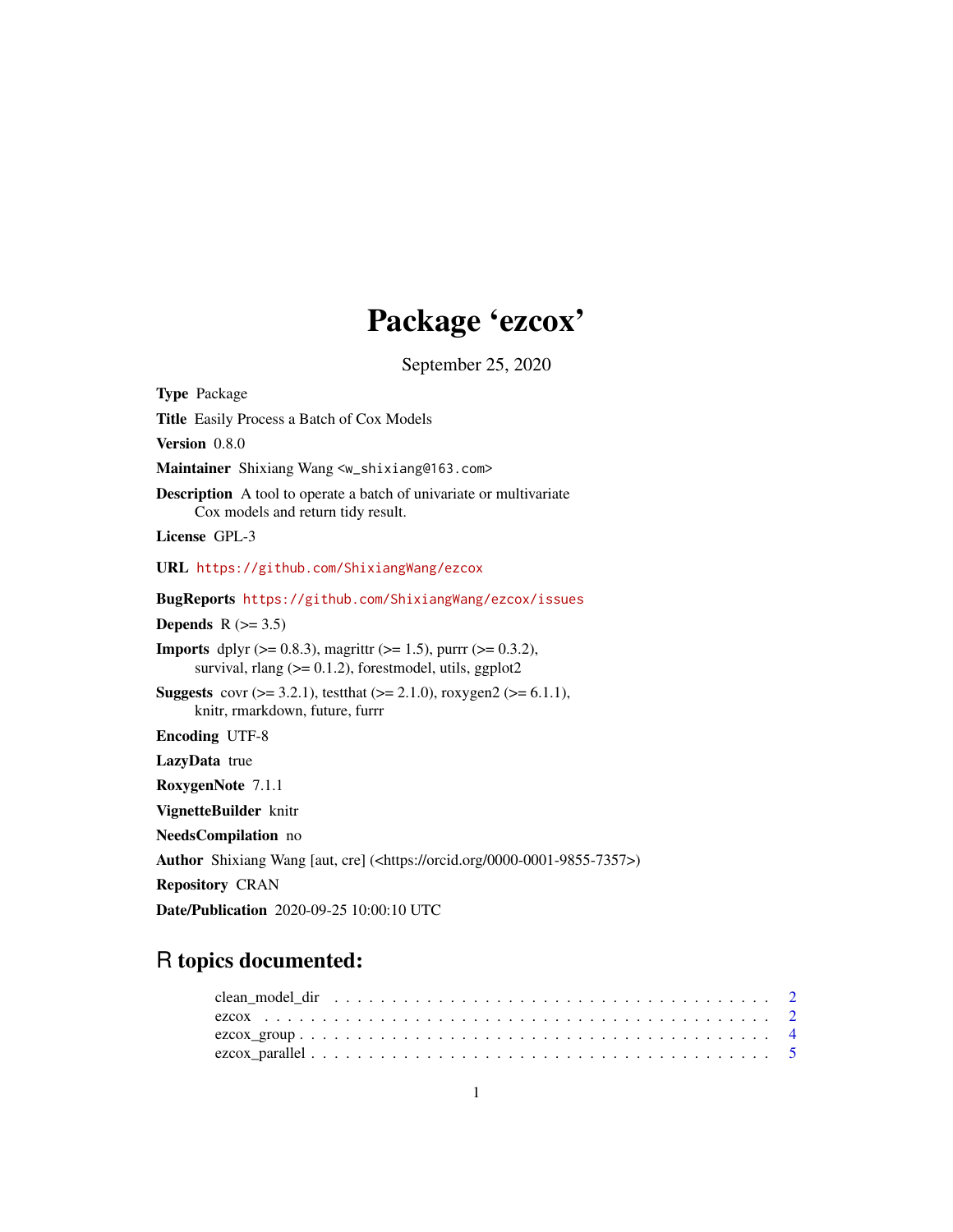<span id="page-1-0"></span>

| Index |  |  |  |  |  |  |  |  |  |  |  |  |  |  |  |  |  |  |  |  |
|-------|--|--|--|--|--|--|--|--|--|--|--|--|--|--|--|--|--|--|--|--|

# clean\_model\_dir *Clean ezcox Model File Directory*

# Description

Clean ezcox Model File Directory

### Usage

```
clean_model_dir(model_dir = file.path(tempdir(), "ezcox"))
```
#### Arguments

model\_dir a path for storing model results.

#### Value

nothing

#### Examples

clean\_model\_dir

<span id="page-1-1"></span>ezcox *Run Cox Analysis in Batch Mode*

#### Description

Run Cox Analysis in Batch Mode

#### Usage

```
ezcox(
 data,
 covariates,
 controls = NULL,
  time = "time",
  status = "status",
  global_method = c("likelihood", "wald", "logrank"),
 keep_models = FALSE,
```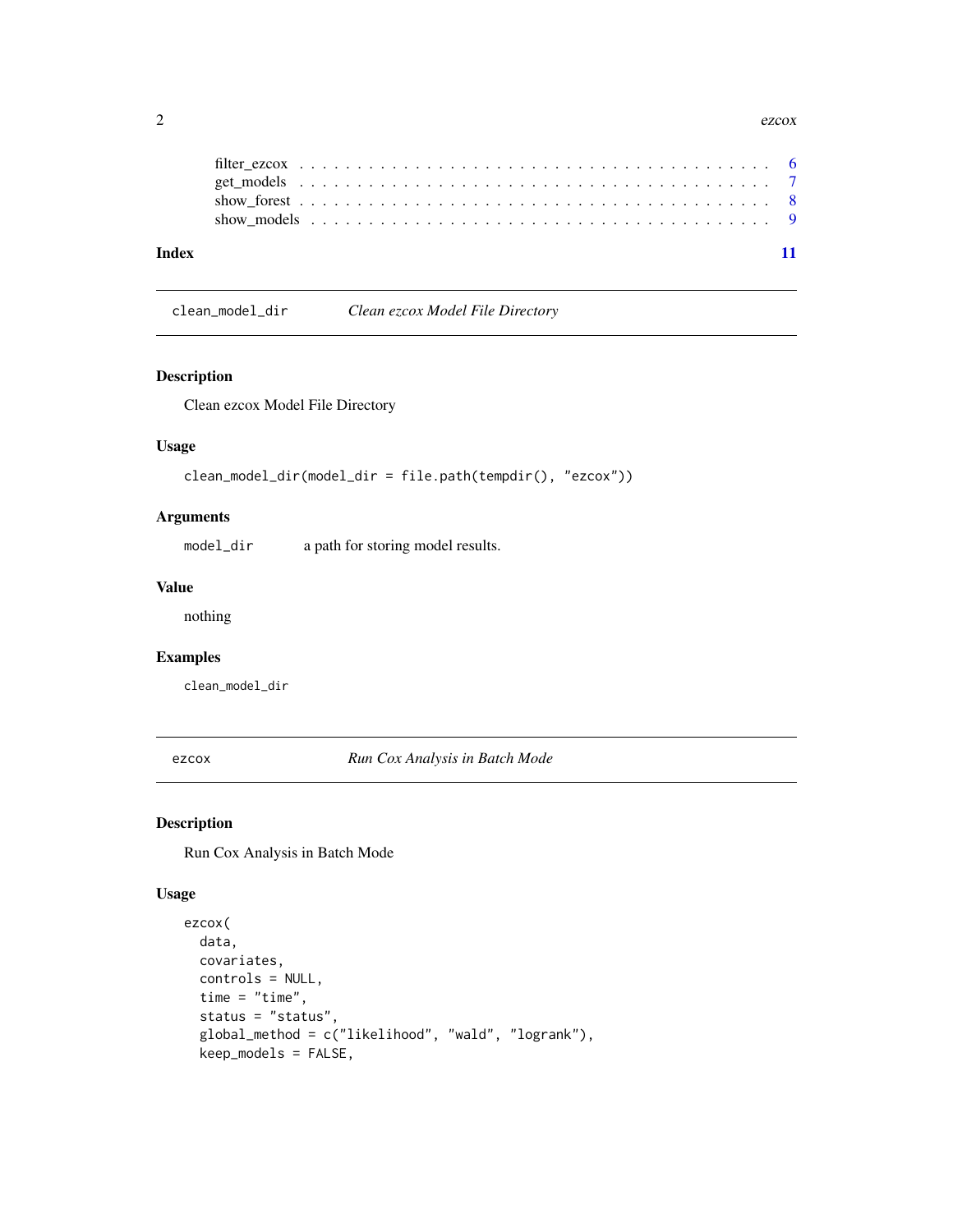<span id="page-2-0"></span> $e^{z}$  and  $\frac{3}{2}$ 

```
return_models = FALSE,
 model_dir = file.path(tempdir(), "ezcox"),
 verbose = TRUE,
  ...
\mathcal{L}
```
#### Arguments

| data          | a data. frame containing variables, time and os status.                                                                                                                                                                                                                                                                                                                                                                                      |
|---------------|----------------------------------------------------------------------------------------------------------------------------------------------------------------------------------------------------------------------------------------------------------------------------------------------------------------------------------------------------------------------------------------------------------------------------------------------|
| covariates    | column names specifying variables.                                                                                                                                                                                                                                                                                                                                                                                                           |
| controls      | column names specifying controls.                                                                                                                                                                                                                                                                                                                                                                                                            |
| time          | column name specifying time, default is 'time'.                                                                                                                                                                                                                                                                                                                                                                                              |
| status        | column name specifying event status, default is 'status'.                                                                                                                                                                                                                                                                                                                                                                                    |
| global_method | method used to obtain global p value for cox model, should be one of "likeli-<br>hood", "wald", "logrank". The likelihood-ratio test, Wald test, and score logrank<br>statistics. These three methods are asymptotically equivalent. For large enough<br>N, they will give similar results. For small N, they may differ somewhat. The<br>Likelihood ratio test has better behavior for small sample sizes, so it is generally<br>preferred. |
| keep_models   | If TRUE, keep models as local files.                                                                                                                                                                                                                                                                                                                                                                                                         |
| return_models | default FALSE. If TRUE, return a list contains cox models.                                                                                                                                                                                                                                                                                                                                                                                   |
| model_dir     | a path for storing model results.                                                                                                                                                                                                                                                                                                                                                                                                            |
| verbose       | if TRUE, print extra info.                                                                                                                                                                                                                                                                                                                                                                                                                   |
| $\ddots$      | other parameters passing to survival:: coxph().                                                                                                                                                                                                                                                                                                                                                                                              |

## Value

a ezcox object

### Author(s)

Shixiang Wang [w\\_shixiang@163.com](mailto:w_shixiang@163.com)

#### Examples

```
library(survival)
```

```
# Build unvariable models
ezcox(lung, covariates = c("age", "sex", "ph.ecog"))
# Build multi-variable models
# Control variable 'age'
ezcox(lung, covariates = c("sex", "ph.ecog"), controls = "age")
# Return models
ezcox(lung,
 covariates = c("age", "sex", "ph.ecog"),
```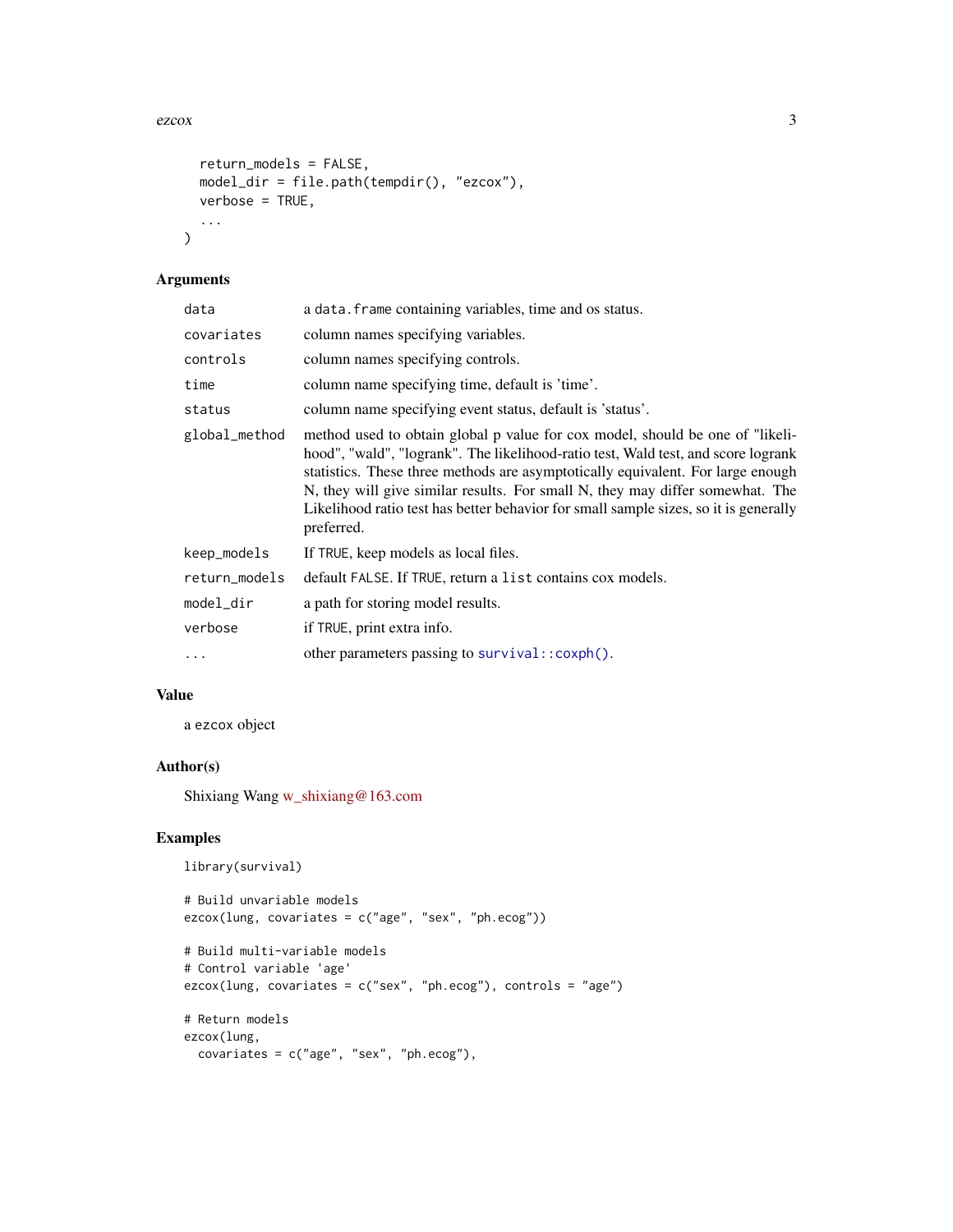```
return_models = TRUE
\mathcal{L}ezcox(lung,
  covariates = c("sex", "ph.ecog"), controls = "age",
  return_models = TRUE
\mathcal{L}
```
#### ezcox\_group *Group Cox Analysis and Visualization*

# Description

Group Cox Analysis and Visualization

### Usage

```
ezcox_group(
 data,
 grp_var,
 covariate,
 controls = NULL,
 time = "time",
  status = "status",
  sort = FALSE,
 decreasing = TRUE,
 add\_all = FALSE,add_caption = TRUE,
 verbose = TRUE,
 headings = list(variable = "Group", n = "N", measure = "Hazard ratio", ci = NULL, p =
    "p"),
  ...
\mathcal{L}
```

| data        | a data. frame containing variables, time and os status.     |
|-------------|-------------------------------------------------------------|
| grp_var     | a group column.                                             |
| covariate   | a covariable for cox analysis.                              |
| controls    | column names specifying controls.                           |
| time        | column name specifying time, default is 'time'.             |
| status      | column name specifying event status, default is 'status'.   |
| sort        | if TRUE, sort the models by the HR values.                  |
| decreasing  | logical, should the sort order be increasing or decreasing? |
| add_all     | if TRUE, add a group for all data rows.                     |
| add_caption | if TRUE, add caption to the plot.                           |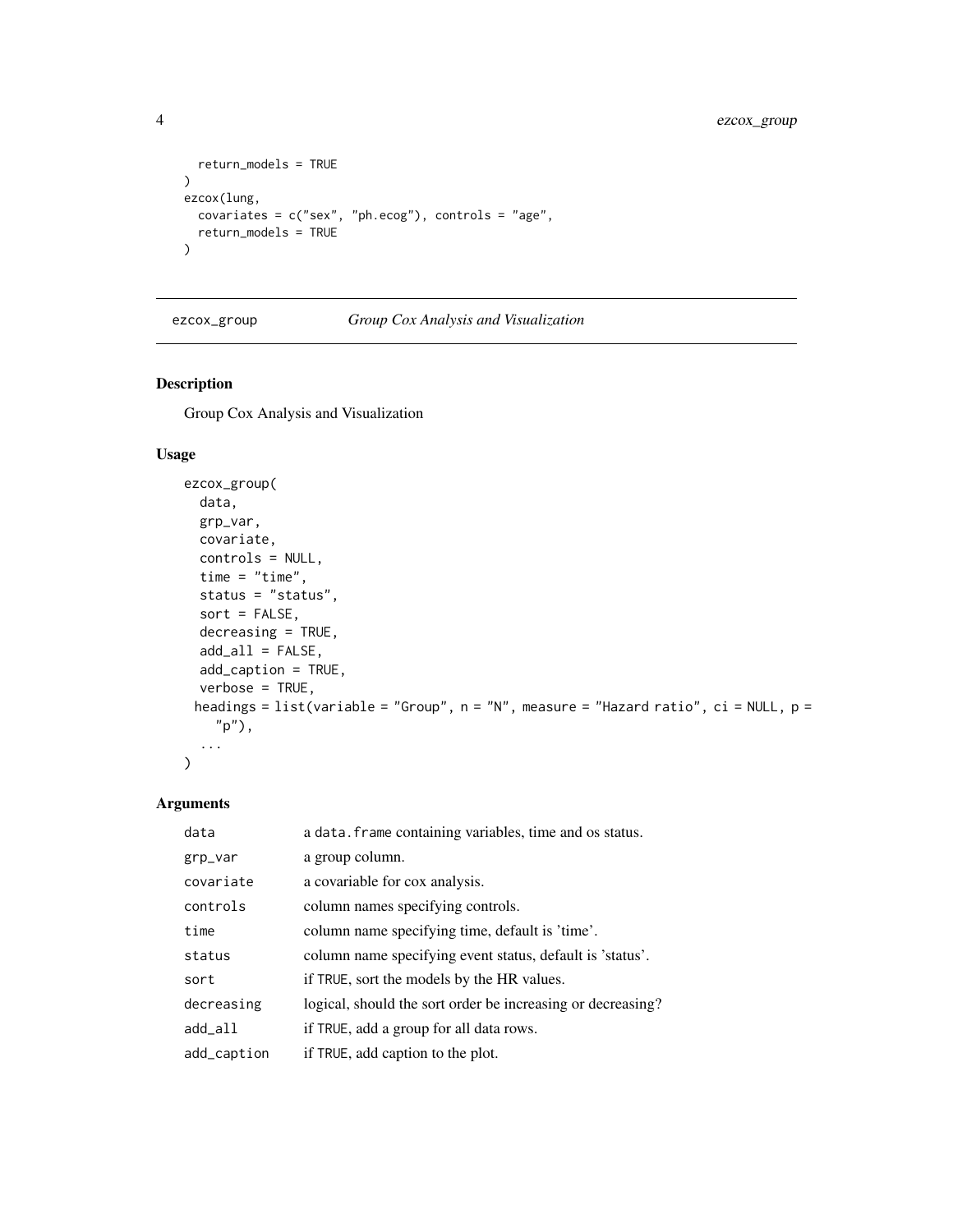# <span id="page-4-0"></span>ezcox\_parallel 5

| verbose  | if TRUE, print extra info.                              |
|----------|---------------------------------------------------------|
| headings | a list for setting the heading text.                    |
| $\cdots$ | other arguments passing to forestmodel::forest_model(). |

#### Value

a list.

## Examples

```
library(survival)
ezcox_group(lung, grp_var = "sex", covariate = "ph.ecog")
ezcox_group(lung, grp_var = "sex", covariate = "ph.ecog", controls = "age")
ezcox_group(lung, grp_var = "sex", covariate = "ph.ecog", controls = "age", add_all = TRUE)
```
ezcox\_parallel *Parallelly Run Cox Analysis in Batch Mode*

#### Description

Parallelly Run Cox Analysis in Batch Mode

#### Usage

```
ezcox_parallel(
 data,
 covariates,
 controls = NULL,
 time = "time",
  status = "status",
 batch_size = 100,global_method = c("likelihood", "wald", "logrank"),
 keep_models = FALSE,
  return_models = FALSE,
 model_dir = file.path(tempdir(), "ezcox"),
 parallel = TRUE,
 verbose = FALSE
)
```

| data       | a data. frame containing variables, time and os status.   |
|------------|-----------------------------------------------------------|
| covariates | column names specifying variables.                        |
| controls   | column names specifying controls.                         |
| time       | column name specifying time, default is 'time'.           |
| status     | column name specifying event status, default is 'status'. |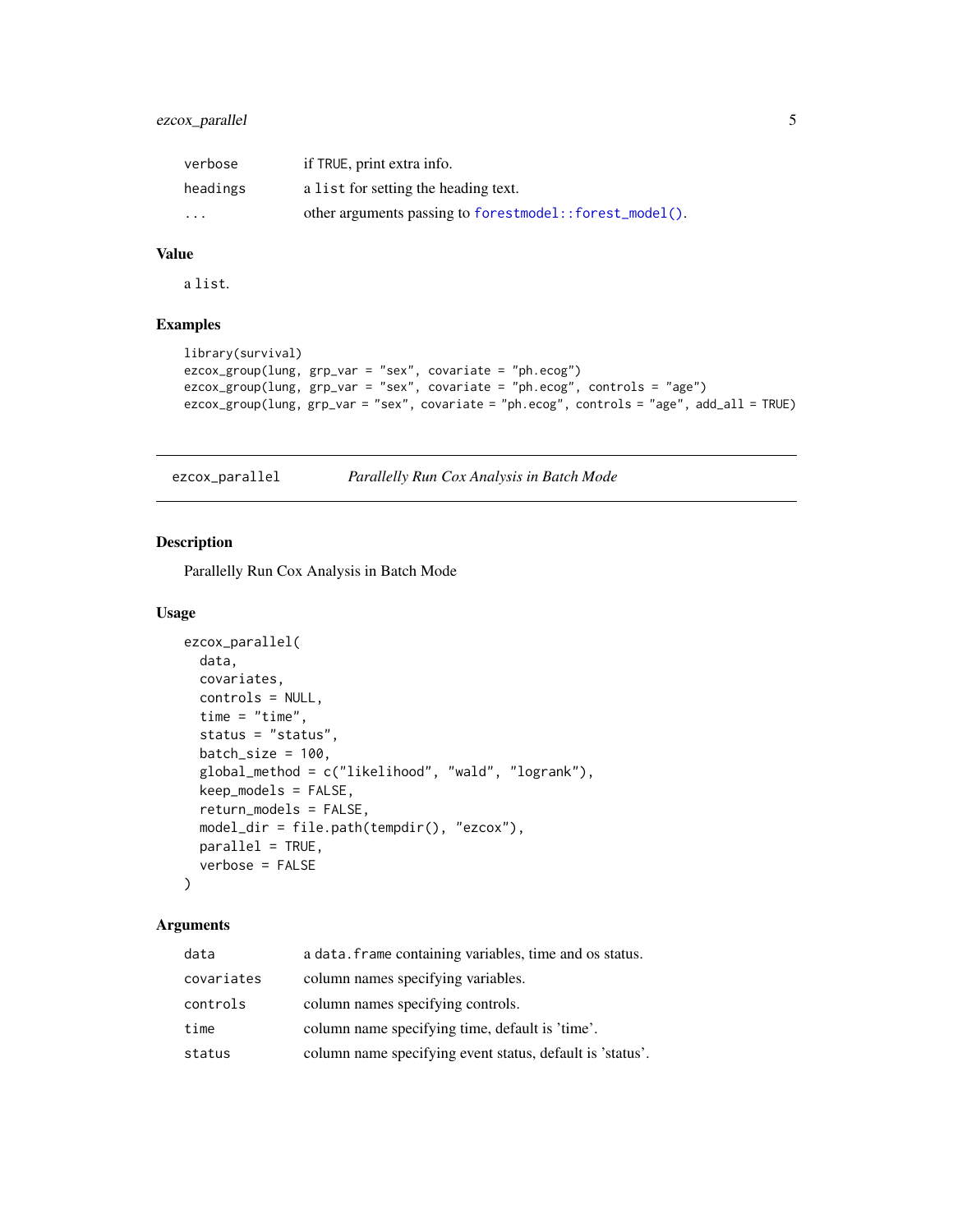<span id="page-5-0"></span>

| batch_size    | processing size in a batch.                                                                                                                                                                                                                                                                                                                                                                                                                  |
|---------------|----------------------------------------------------------------------------------------------------------------------------------------------------------------------------------------------------------------------------------------------------------------------------------------------------------------------------------------------------------------------------------------------------------------------------------------------|
| global_method | method used to obtain global p value for cox model, should be one of "likeli-<br>hood", "wald", "logrank". The likelihood-ratio test, Wald test, and score logrank<br>statistics. These three methods are asymptotically equivalent. For large enough<br>N, they will give similar results. For small N, they may differ somewhat. The<br>Likelihood ratio test has better behavior for small sample sizes, so it is generally<br>preferred. |
| keep_models   | If TRUE, keep models as local files.                                                                                                                                                                                                                                                                                                                                                                                                         |
| return_models | default FALSE. If TRUE, return a list contains cox models.                                                                                                                                                                                                                                                                                                                                                                                   |
| model_dir     | a path for storing model results.                                                                                                                                                                                                                                                                                                                                                                                                            |
| parallel      | if TRUE, do parallel computation by furrr package.                                                                                                                                                                                                                                                                                                                                                                                           |
| verbose       | if TRUE, print extra info. If parallel is TRUE, set verbose to FALSE may speed<br>up.                                                                                                                                                                                                                                                                                                                                                        |

## Value

a ezcox object

# Author(s)

Shixiang Wang [w\\_shixiang@163.com](mailto:w_shixiang@163.com)

# Examples

```
library(survival)
ezcox_parallel(lung, covariates = c("sex", "ph.ecog"), controls = "age")
```
filter\_ezcox *Filter ezcox*

# Description

Filter ezcox

# Usage

```
filter_ezcox(x, levels = "auto", type = c("both", "contrast", "ref"))
```

| X      | a ezcox object from ezcox().                                                                                                                                                             |
|--------|------------------------------------------------------------------------------------------------------------------------------------------------------------------------------------------|
| levels | levels to filter, default is 'auto', it will filter all control variables.                                                                                                               |
| type   | default is 'both' for filtering both contrast level and reference level. It can also<br>be 'contrast' for filtering only contrast level and 'ref' for filtering only reference<br>level. |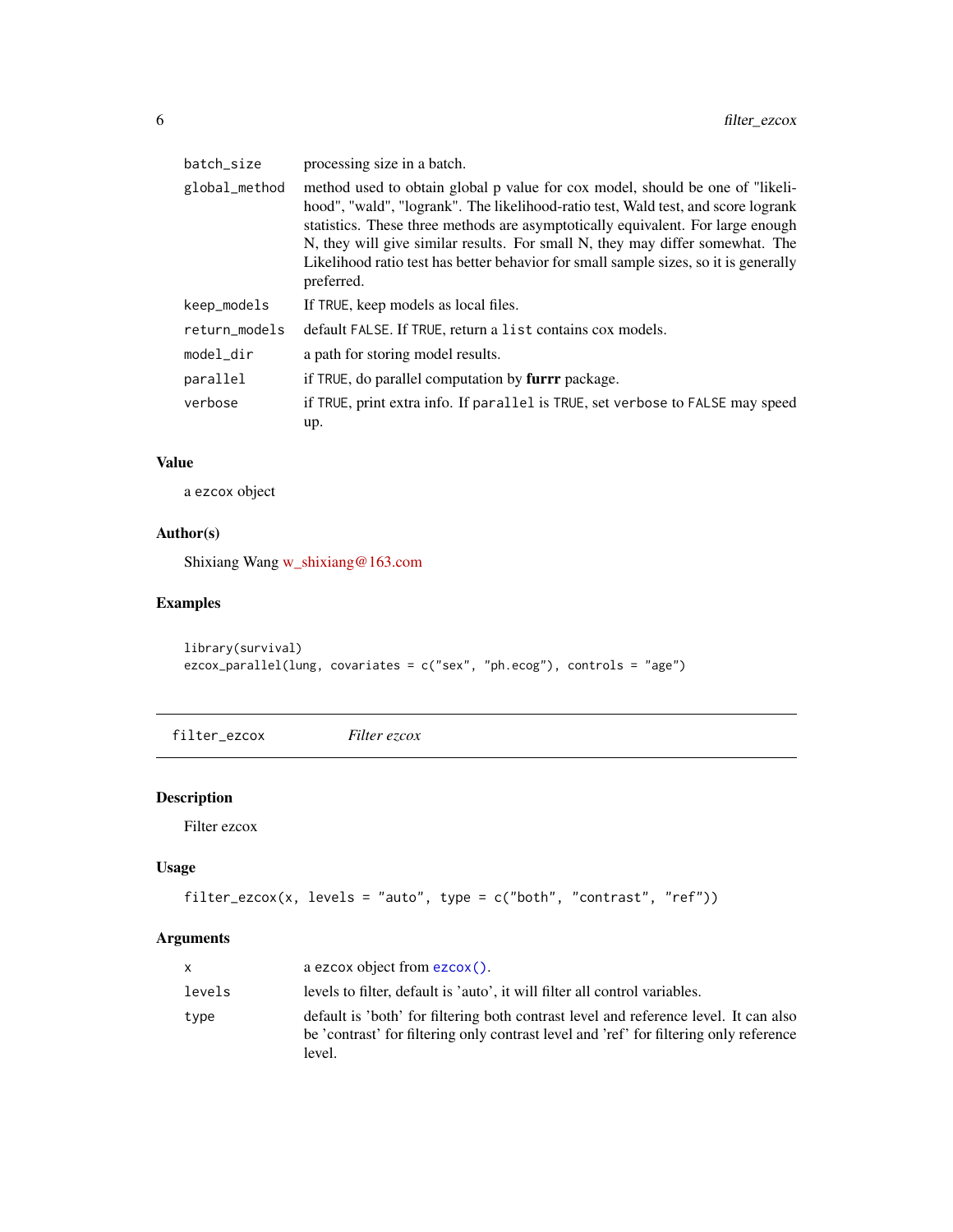<span id="page-6-0"></span>get\_models 7

#### Value

a ezcox object

# Author(s)

Shixiang Wang [w\\_shixiang@163.com](mailto:w_shixiang@163.com)

### Examples

```
library(survival)
lung$ph.ecog <- factor(lung$ph.ecog)
zz <- ezcox(lung, covariates = c("sex", "age"), controls = "ph.ecog")
zz
filter_ezcox(zz)
filter_ezcox(zz, c("0", "2"))
filter_ezcox(zz, c("0", "2"), type = "contrast")
filter_ezcox(zz, c("0", "2"), type = "ref")
```
<span id="page-6-1"></span>get\_models *Get Model List from ezcox Object*

#### Description

Models are renamed by the formulas.

#### Usage

get\_models(x, variables = NULL)

#### Arguments

|           | a ezcox object from ezcox().                         |
|-----------|------------------------------------------------------|
| variables | a character vector representing variables to select. |

# Value

a named list with class ezcox\_models

#### Examples

```
library(survival)
zz <- ezcox(lung, covariates = c("sex", "ph.ecog"), controls = "age", return_models = TRUE)
mds <- get_models(zz)
str(mds, max.level = 1)
```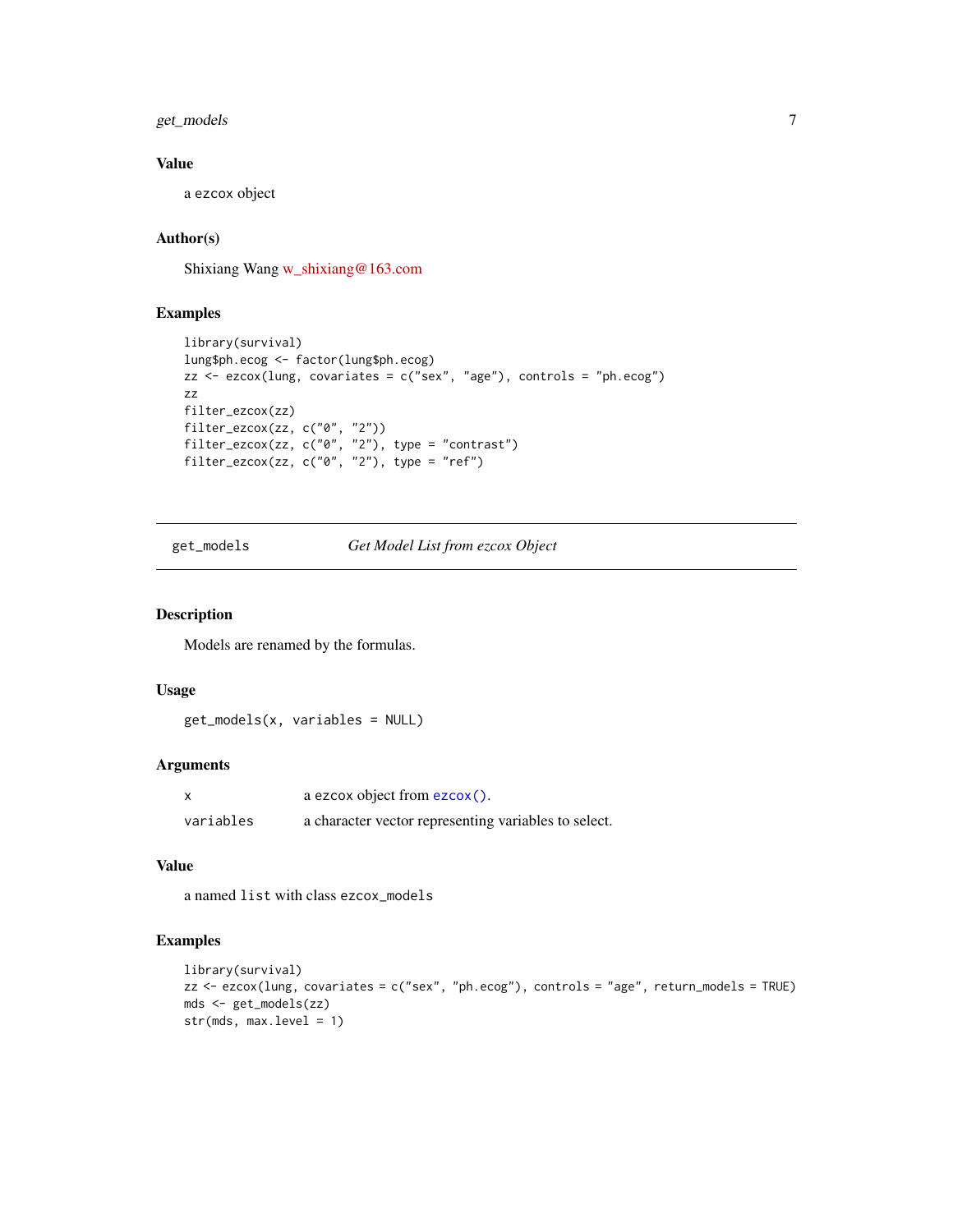<span id="page-7-0"></span>

#### Description

This is a wrapper of function [ezcox,](#page-1-1) [get\\_models](#page-6-1) and [show\\_models.](#page-8-1) It focus on generating forest plot easily and flexibly.

#### Usage

```
show_forest(
  data,
 covariates,
 controls = NULL,
  time = "time",
  status = "status",
 merge_models = FALSE,
 model_names = NULL,
 vars_to_show = NULL,
 drop_controls = FALSE,
  add_caption = TRUE,
 point_size = 3,
 point_shape = 15,
 color = "red",
 banded = TRUE,
 headings = list(variable = "Variable", n = "N", measure = "Hazard ratio", ci = NULL,
   p = "p"),
 model_dir = file.path(tempdir(), "ezcox"),
 verbose = TRUE,
  ...
)
```

| data         | a data. frame containing variables, time and os status.                                                                                                    |
|--------------|------------------------------------------------------------------------------------------------------------------------------------------------------------|
| covariates   | a character vector optionally listing the variables to include in the plot (defaults)<br>to all variables).                                                |
| controls     | column names specifying controls.                                                                                                                          |
| time         | column name specifying time, default is 'time'.                                                                                                            |
| status       | column name specifying event status, default is 'status'.                                                                                                  |
| merge_models | if 'TRUE', merge all models and keep the plot tight.                                                                                                       |
| model_names  | model names to show when merge_models=TRUE.                                                                                                                |
| vars_to_show | default is NULL, show all variables (including controls). You can use this to<br>choose variables to show, but remember, the models have not been changed. |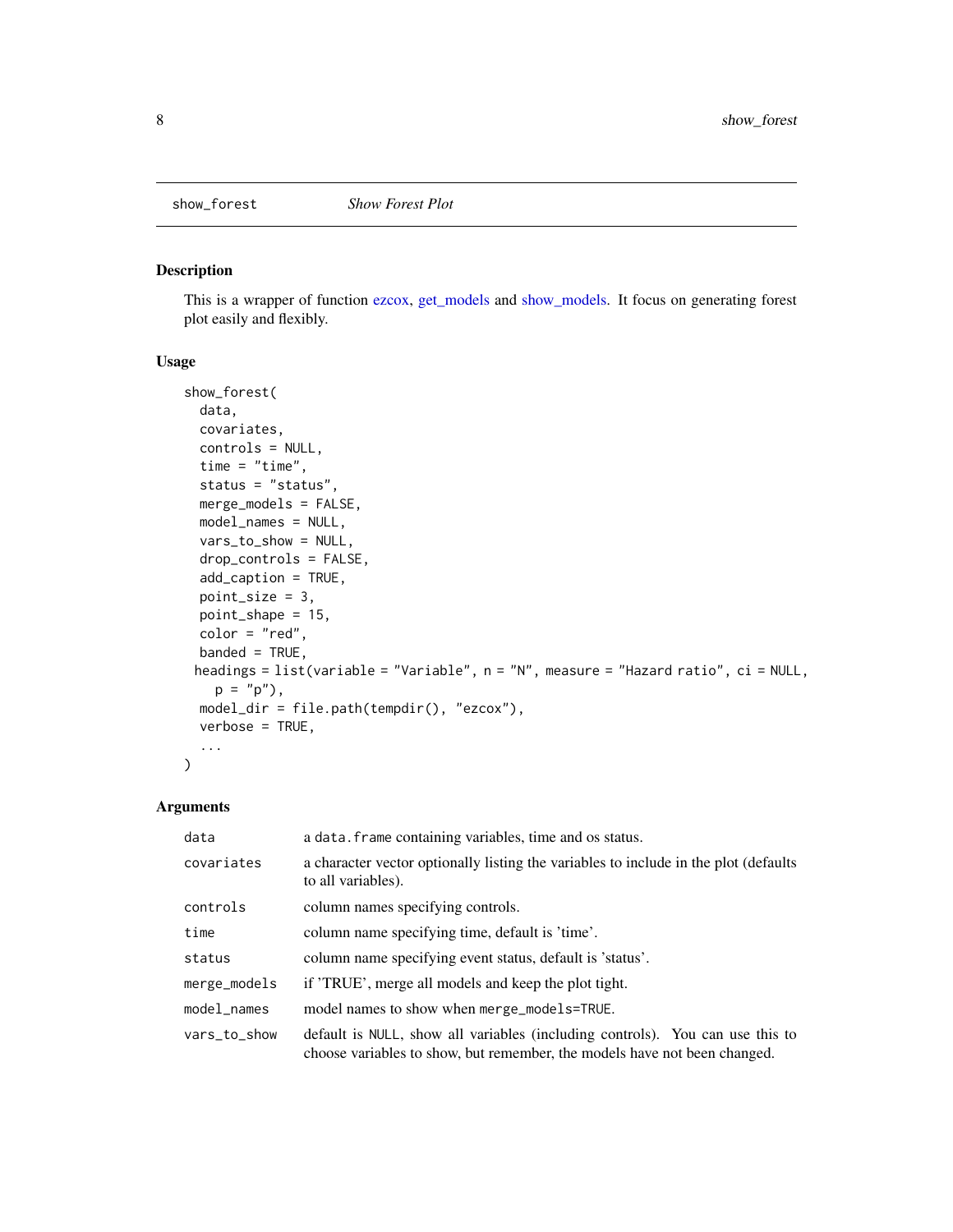<span id="page-8-0"></span>show\_models 9

| drop_controls | works when covariates=NULL and models is a ezcox_models, if TRUE, it re-<br>moves control variables automatically. |
|---------------|--------------------------------------------------------------------------------------------------------------------|
| add_caption   | if TRUE, add caption to the plot.                                                                                  |
| point_size    | size of point.                                                                                                     |
| point_shape   | shape value of point.                                                                                              |
| color         | color for point and segment.                                                                                       |
| banded        | if TRUE (default), create banded background color.                                                                 |
| headings      | a list for setting the heading text.                                                                               |
| model_dir     | a path for storing model results.                                                                                  |
| verbose       | if TRUE, print extra info.                                                                                         |
| .             | other arguments passing to forestmodel::forest_model().                                                            |

#### Value

a ggplot object

#### Examples

```
library(survival)
show_forest(lung, covariates = c("sex", "ph.ecog"), controls = "age")
show_forest(lung, covariates = c("sex", "ph.ecog"), controls = "age", merge_models = TRUE)
show_forest(lung,
  covariates = c("sex", "ph.ecog"), controls = "age", merge_models = TRUE,
 drop_controls = TRUE
)
show_forest(lung,
  covariates = c("sex", "ph.ecog"), controls = "age", merge_models = TRUE,
  vars_to_show = "sex"
\lambda
```
<span id="page-8-1"></span>show\_models *Show Cox Models*

#### Description

Show Cox Models

#### Usage

```
show_models(
 models,
 model_names = NULL,
 covariates = NULL,
 merge_models = FALSE,
 drop_controls = FALSE,
 headings = list(variable = "Variable", n = "N", measure = "Hazard ratio", ci = NULL,
```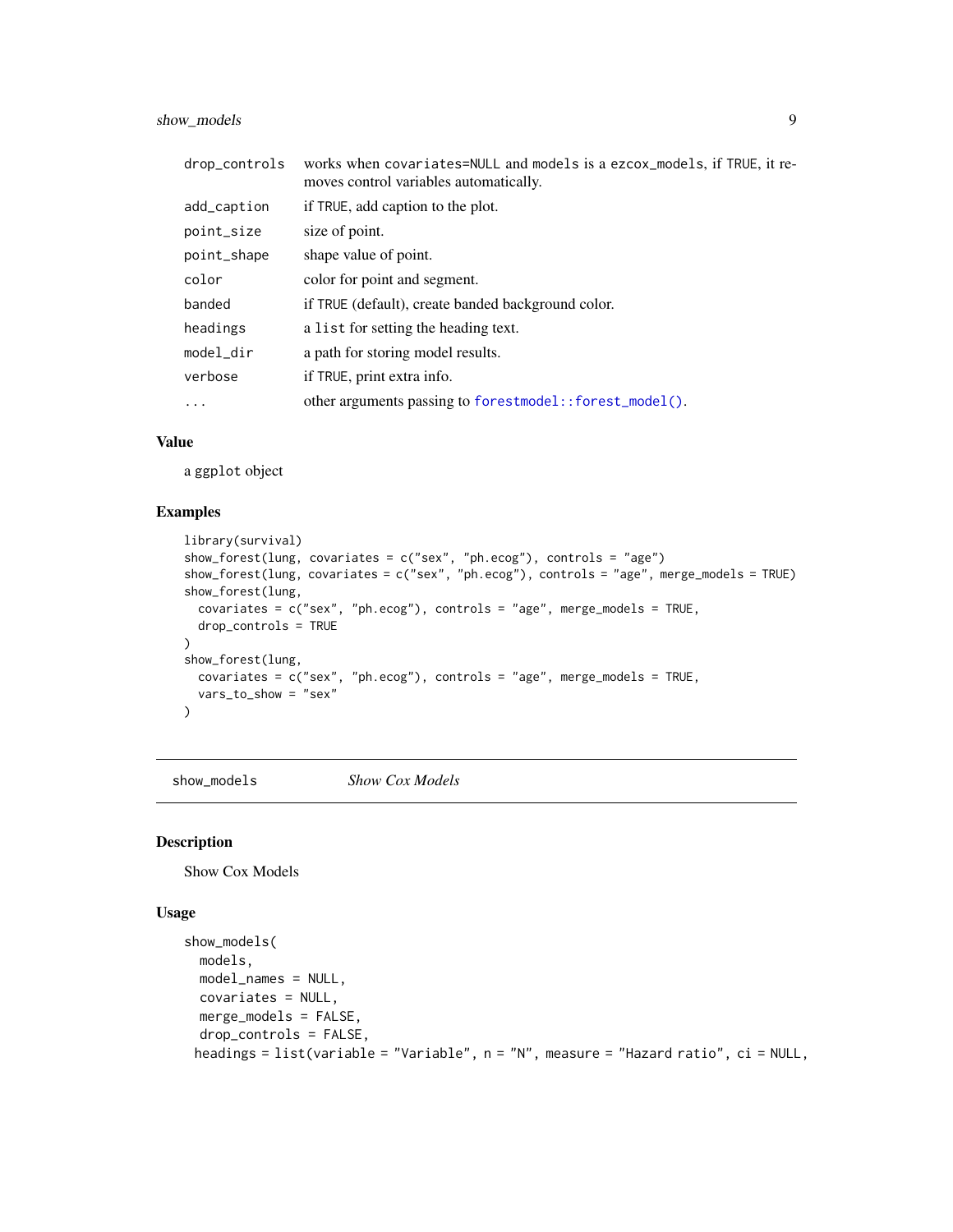<span id="page-9-0"></span>
$$
p = "p")
$$
,  
,...  
)

#### Arguments

| models        | a ezcox_models from get_models() or a (named) list of Cox models.                                                  |
|---------------|--------------------------------------------------------------------------------------------------------------------|
| model_names   | model names to show when merge_models=TRUE.                                                                        |
| covariates    | a character vector optionally listing the variables to include in the plot (defaults)<br>to all variables).        |
| merge_models  | if 'TRUE', merge all models and keep the plot tight.                                                               |
| drop_controls | works when covariates=NULL and models is a ezcox_models, if TRUE, it re-<br>moves control variables automatically. |
| headings      | a list for setting the heading text.                                                                               |
| $\ddots$ .    | other arguments passing to forestmodel::forest_model().                                                            |

### Value

a ggplot object

# Examples

```
library(survival)
zz <- ezcox(lung, covariates = c("sex", "ph.ecog"), controls = "age", return_models = TRUE)
mds <- get_models(zz)
show_models(mds)
show_models(mds, model_names = paste0("Model ", 1:2))
show_models(mds, covariates = c("sex", "ph.ecog"))
show_models(mds, drop_controls = TRUE)
show_models(mds, merge_models = TRUE)
show_models(mds, merge_models = TRUE, drop_controls = TRUE)
```